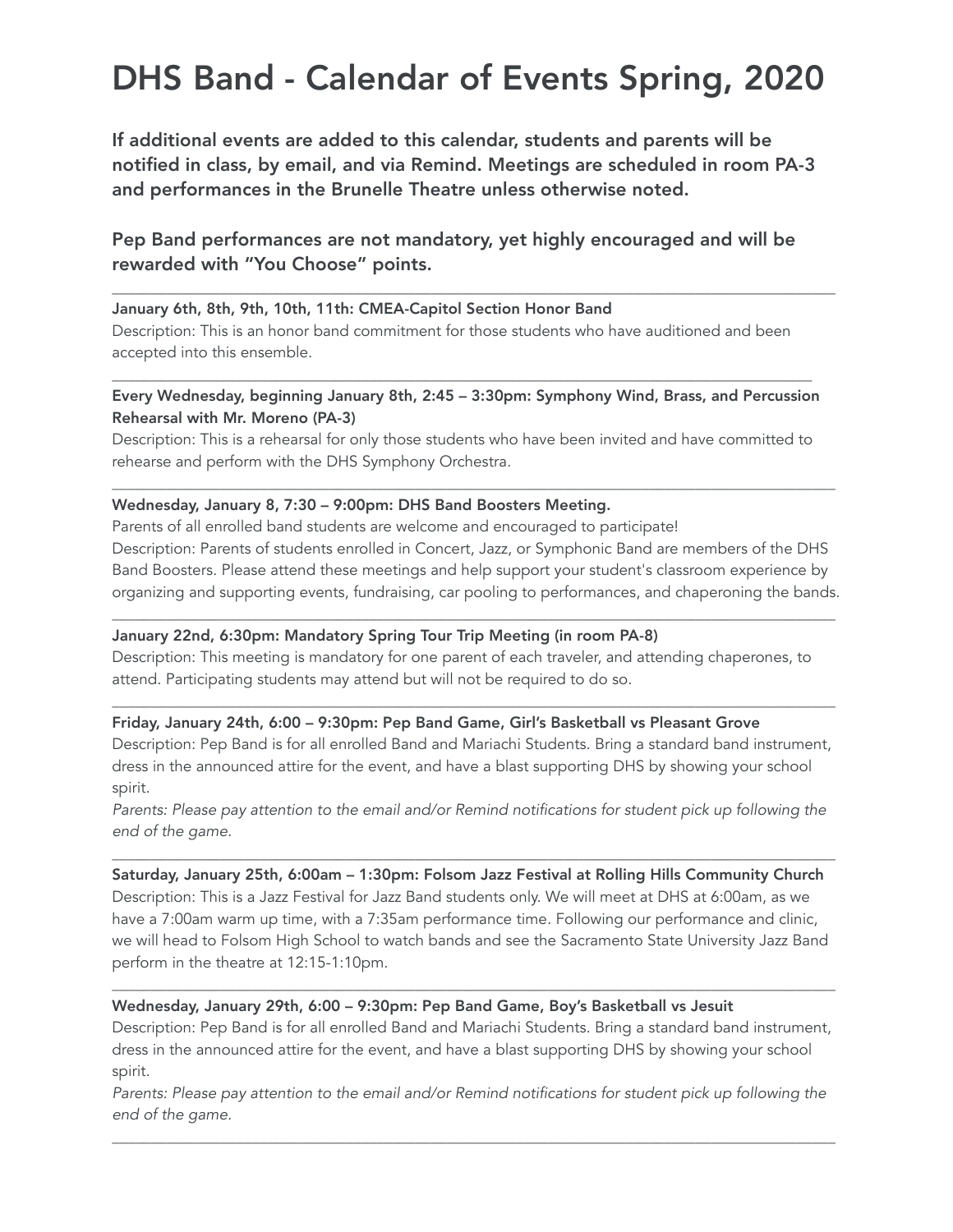# Friday, January 31st: Doubleheader Pep Band Basketball Games

# Girl's Basketball vs Cosumnes Oaks: 5:00 – 7:30pm

# Boy's Basketball vs Cosumnes Oaks: 7:00 – 9:30pm

Description: Pep Band is for all enrolled Band and Mariachi Students. Bring a standard band instrument, dress in the announced attire for the event, and have a blast supporting DHS by showing your school spirit.

*Parents: Please pay attention to the email and/or Remind notifications for student pick up following the end of the game.* 

*\_\_\_\_\_\_\_\_\_\_\_\_\_\_\_\_\_\_\_\_\_\_\_\_\_\_\_\_\_\_\_\_\_\_\_\_\_\_\_\_\_\_\_\_\_\_\_\_\_\_\_\_\_\_\_\_\_\_\_\_\_\_\_\_\_\_\_\_\_\_\_\_\_\_\_\_\_\_\_\_\_\_\_\_\_\_\_\_\_\_\_\_\_*

# *Wednesday, February 5th, 7:30 – 9:00pm: DHS Band Boosters Meeting.*

Parents of all enrolled band students are welcome and encouraged to participate!

Description: Parents of students enrolled in Concert, Jazz, or Symphonic Band are members of the DHS Band Boosters. Please attend these meetings and help support your student's classroom experience by organizing and supporting events, fundraising, car pooling to performances, and chaperoning the bands.

\_\_\_\_\_\_\_\_\_\_\_\_\_\_\_\_\_\_\_\_\_\_\_\_\_\_\_\_\_\_\_\_\_\_\_\_\_\_\_\_\_\_\_\_\_\_\_\_\_\_\_\_\_\_\_\_\_\_\_\_\_\_\_\_\_\_\_\_\_\_\_\_\_\_\_\_\_\_\_\_\_\_\_\_\_\_\_\_\_\_\_\_\_

# Wednesday, February 5th, 6:00 – 9:30pm: Pep Band Game, Girl's Basketball vs Sheldon

Description: Pep Band is for all enrolled Band and Mariachi Students. Bring a standard band instrument, dress in the announced attire for the event, and have a blast supporting DHS by showing your school spirit.

*Parents: Please pay attention to the email and/or Remind notifications for student pick up following the end of the game.* 

 $\_$  ,  $\_$  ,  $\_$  ,  $\_$  ,  $\_$  ,  $\_$  ,  $\_$  ,  $\_$  ,  $\_$  ,  $\_$  ,  $\_$  ,  $\_$  ,  $\_$  ,  $\_$  ,  $\_$  ,  $\_$  ,  $\_$  ,  $\_$  ,  $\_$  ,  $\_$  ,  $\_$  ,  $\_$  ,  $\_$  ,  $\_$  ,  $\_$  ,  $\_$  ,  $\_$  ,  $\_$  ,  $\_$  ,  $\_$  ,  $\_$  ,  $\_$  ,  $\_$  ,  $\_$  ,  $\_$  ,  $\_$  ,  $\_$  ,

# February 6th-8th: Nor-Cal Honor Band at Humboldt State University

Description: This is an honor band commitment for those students who have auditioned and been accepted into this ensemble.

# Friday, February 7th, 6:00 – 9:30pm: Pep Band Game, Boy's Basketball vs Franklin

Description: Pep Band is for all enrolled Band and Mariachi Students. Bring a standard band instrument, dress in the announced attire for the event, and have a blast supporting DHS by showing your school spirit.

\_\_\_\_\_\_\_\_\_\_\_\_\_\_\_\_\_\_\_\_\_\_\_\_\_\_\_\_\_\_\_\_\_\_\_\_\_\_\_\_\_\_\_\_\_\_\_\_\_\_\_\_\_\_\_\_\_\_\_\_\_\_\_\_\_\_\_\_\_\_\_\_\_\_\_\_\_\_\_\_\_\_\_\_\_\_\_\_\_\_\_\_\_

*Parents: Please pay attention to the email and/or Remind notifications for student pick up following the end of the game.* 

\_\_\_\_\_\_\_\_\_\_\_\_\_\_\_\_\_\_\_\_\_\_\_\_\_\_\_\_\_\_\_\_\_\_\_\_\_\_\_\_\_\_\_\_\_\_\_\_\_\_\_\_\_\_\_\_\_\_\_\_\_\_\_\_\_\_\_\_\_\_\_\_\_\_\_\_\_\_\_\_\_\_\_\_\_\_\_\_\_\_\_\_\_

# Wednesday, February 12th, 6:00 – 9:30pm: Pep Band Game, Boy's Basketball vs Pleasant Grove

Description: Pep Band is for all enrolled Band and Mariachi Students. Bring a standard band instrument, dress in the announced attire for the event, and have a blast supporting DHS by showing your school spirit.

*Parents: Please pay attention to the email and/or Remind notifications for student pick up following the end of the game.* 

*\_\_\_\_\_\_\_\_\_\_\_\_\_\_\_\_\_\_\_\_\_\_\_\_\_\_\_\_\_\_\_\_\_\_\_\_\_\_\_\_\_\_\_\_\_\_\_\_\_\_\_\_\_\_\_\_\_\_\_\_\_\_\_\_\_\_\_\_\_\_\_\_\_\_\_\_\_\_\_\_\_\_\_\_\_\_\_\_\_\_\_\_\_*

# *Friday, February 14th, 6:00 – 9:30pm: Pep Band Game, Girl's Basketball vs St. Francis*

*Description: Pep Band is for all enrolled Band and Mariachi Students. Bring a standard band instrument, dress in the announced attire for the event, and have a blast supporting DHS by showing your school spirit.* 

*Parents: Please pay attention to the email and/or Remind notifications for student pick up following the end of the game.* 

\_\_\_\_\_\_\_\_\_\_\_\_\_\_\_\_\_\_\_\_\_\_\_\_\_\_\_\_\_\_\_\_\_\_\_\_\_\_\_\_\_\_\_\_\_\_\_\_\_\_\_\_\_\_\_\_\_\_\_\_\_\_\_\_\_\_\_\_\_\_\_\_\_\_\_\_\_\_\_\_\_\_\_\_\_\_\_\_\_\_\_\_\_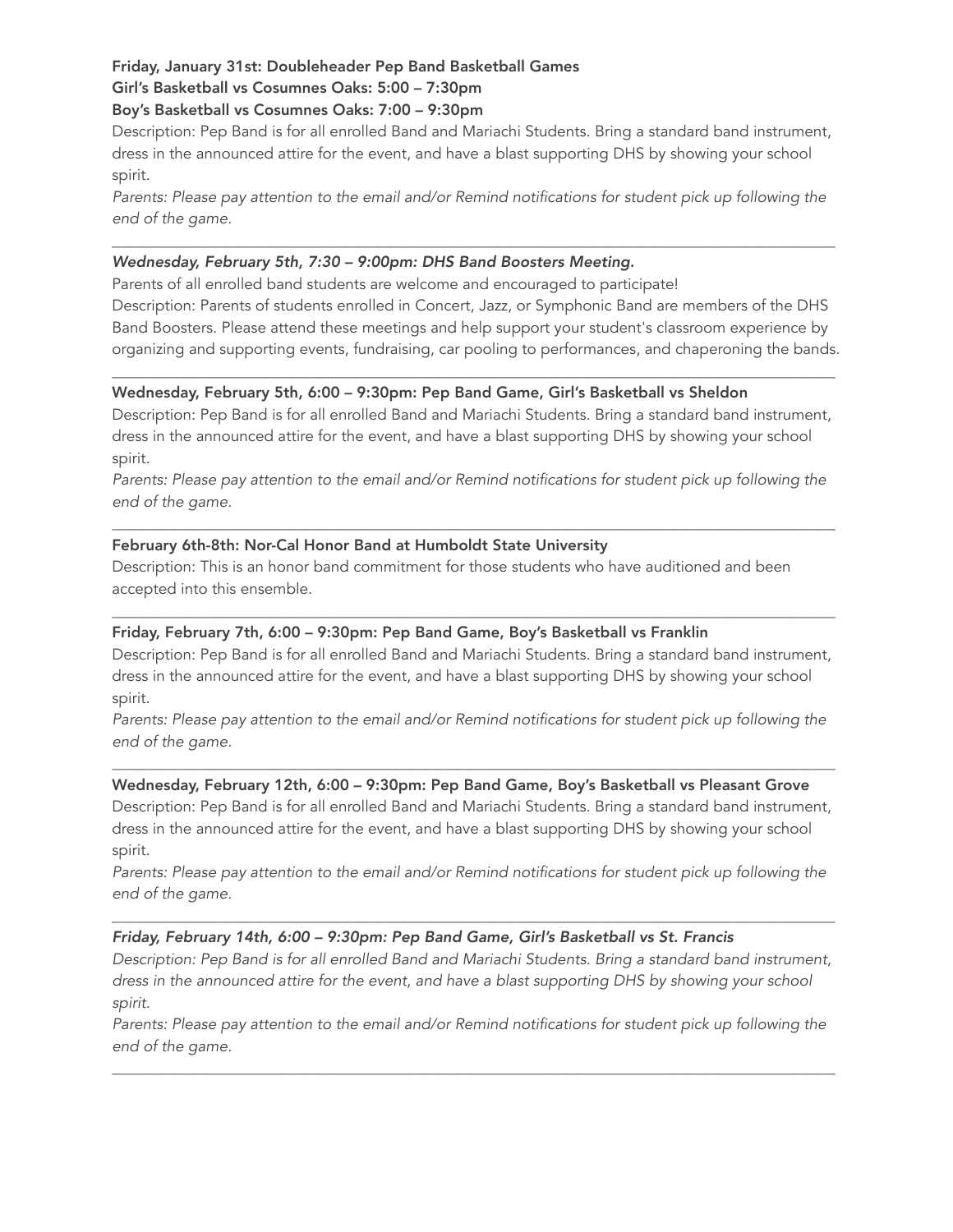# February 20-23: California All State Honor Band in Fresno

Description: This is an honor band commitment for those students who have auditioned and been accepted into this ensemble.

# Monday, March 2nd, 4:00pm: Symphonic Band Audition Recordings due

Everyone interested in auditioning for the DHS Symphonic Band in 2020/21 must submit an audition. Contact Mr. Slabaugh for audition instructions.

*\_\_\_\_\_\_\_\_\_\_\_\_\_\_\_\_\_\_\_\_\_\_\_\_\_\_\_\_\_\_\_\_\_\_\_\_\_\_\_\_\_\_\_\_\_\_\_\_\_\_\_\_\_\_\_\_\_\_\_\_\_\_\_\_\_\_\_\_\_\_\_\_\_\_\_\_\_\_\_\_\_\_\_\_\_\_\_\_\_\_\_\_\_*

#### *Wednesday, March 4th, 7:30 – 9:00pm: DHS Band Boosters Meeting.*

Parents of all enrolled band students are welcome and encouraged to participate! Description: Parents of students enrolled in Concert, Jazz, or Symphonic Band are members of the DHS Band Boosters. Please attend these meetings and help support your student's classroom experience by organizing and supporting events, fundraising, car pooling to performances, and chaperoning the bands.

*\_\_\_\_\_\_\_\_\_\_\_\_\_\_\_\_\_\_\_\_\_\_\_\_\_\_\_\_\_\_\_\_\_\_\_\_\_\_\_\_\_\_\_\_\_\_\_\_\_\_\_\_\_\_\_\_\_\_\_\_\_\_\_\_\_\_\_\_\_\_\_\_\_\_\_\_\_\_\_\_\_\_\_\_\_\_\_\_\_\_\_\_\_*

*\_\_\_\_\_\_\_\_\_\_\_\_\_\_\_\_\_\_\_\_\_\_\_\_\_\_\_\_\_\_\_\_\_\_\_\_\_\_\_\_\_\_\_\_\_\_\_\_\_\_\_\_\_\_\_\_\_\_\_\_\_\_\_\_\_\_\_\_\_\_\_\_\_\_\_\_\_\_\_\_\_\_\_\_\_\_\_\_\_\_\_\_\_*

#### *Saturday, March 7th, All Day: Coconut Grove*

Parents and all enrolled band students are encouraged to participate!

Description: Coconut Grove is the band program's major fundraiser! We host a dinner and silent auction in the commons room at Emerson Junior High. All jazz bands from the DJUSD and one community area jazz band will perform at this gala event.

The morning is set aside with parents and students decorating the room for the upcoming event. Signups will be posted in the band room for students to earn "You Choose" points. Later in the evening, Jazz Band students will perform and Concert/Symphonic Band students will help run the event. Again, "You Choose" points are available for participating in production aspects of tis fundraising event.

Parents: Please pay attention to emails asking for assistance. We'll need all hands on deck for this gig! *\_\_\_\_\_\_\_\_\_\_\_\_\_\_\_\_\_\_\_\_\_\_\_\_\_\_\_\_\_\_\_\_\_\_\_\_\_\_\_\_\_\_\_\_\_\_\_\_\_\_\_\_\_\_\_\_\_\_\_\_\_\_\_\_\_\_\_\_\_\_\_\_\_\_\_\_\_\_\_\_\_\_\_\_\_\_\_\_\_\_\_\_\_*

# March 12th & 13th, 4:00pm-9pm: Jazz Band Live Auditions

Everyone interested in auditioning for the DHS Jazz Band in 2020/21 must participate submit a live audition. Contact Mr. Slabaugh for audition instructions and to sign up for a time slot.

# *Saturday, March 21st, All Day: DJUSD Concert Band Festival*

Parents are encouraged to attend!

Description: This is a festival performance with clinicians for all DJUSD Concert Bands. Specific times for Concert and Symphonic Band members to arrive will be announced at a later date.

\_\_\_\_\_\_\_\_\_\_\_\_\_\_\_\_\_\_\_\_\_\_\_\_\_\_\_\_\_\_\_\_\_\_\_\_\_\_\_\_\_\_\_\_\_\_\_\_\_\_\_\_\_\_\_\_\_\_\_\_\_\_\_\_\_\_\_\_\_\_\_\_\_\_\_\_\_\_\_\_\_\_\_\_\_\_\_\_\_\_\_\_\_

 $\overline{a}$  , and the set of the set of the set of the set of the set of the set of the set of the set of the set of the set of the set of the set of the set of the set of the set of the set of the set of the set of the set

#### *Friday, March 27th, All Day: Jazz Band trip to SF Jazz*

This trip is for Jazz Band only and is tentative at the date of publication.

Description: The Jazz Band will travel to San Francisco for a possible exchange workshop with another high school jazz band, clinic, and attending a concert featuring the John Santos Sextet.

*\_\_\_\_\_\_\_\_\_\_\_\_\_\_\_\_\_\_\_\_\_\_\_\_\_\_\_\_\_\_\_\_\_\_\_\_\_\_\_\_\_\_\_\_\_\_\_\_\_\_\_\_\_\_\_\_\_\_\_\_\_\_\_\_\_\_\_\_\_\_\_\_\_\_\_\_\_\_\_\_\_\_\_\_\_\_\_\_\_\_\_\_\_*

### *Wednesday, April 1st, 7:30 – 9:00pm: DHS Band Boosters Meeting.*

Parents of all enrolled band students are welcome and encouraged to participate!

Description: Parents of students enrolled in Concert, Jazz, or Symphonic Band are members of the DHS Band Boosters. Please attend these meetings and help support your student's classroom experience by organizing and supporting events, fundraising, car pooling to performances, and chaperoning the bands.

## *\_\_\_\_\_\_\_\_\_\_\_\_\_\_\_\_\_\_\_\_\_\_\_\_\_\_\_\_\_\_\_\_\_\_\_\_\_\_\_\_\_\_\_\_\_\_\_\_\_\_\_\_\_\_\_\_\_\_\_\_\_\_\_\_\_\_\_\_\_\_\_\_\_\_\_\_\_\_\_\_\_\_\_\_\_\_\_\_\_\_\_\_\_ Wednesday, April 22nd, Time TBA: Mandatory meeting for Spring Tour with students and a parent* This meeting is for only students who will participate in the Spring Tour.

\_\_\_\_\_\_\_\_\_\_\_\_\_\_\_\_\_\_\_\_\_\_\_\_\_\_\_\_\_\_\_\_\_\_\_\_\_\_\_\_\_\_\_\_\_\_\_\_\_\_\_\_\_\_\_\_\_\_\_\_\_\_\_\_\_\_\_\_\_\_\_\_\_\_\_\_\_\_\_\_\_\_\_\_\_\_\_\_\_\_

Description: This is the final details meeting for Spring Tour. All paperwork is due at this meeting.